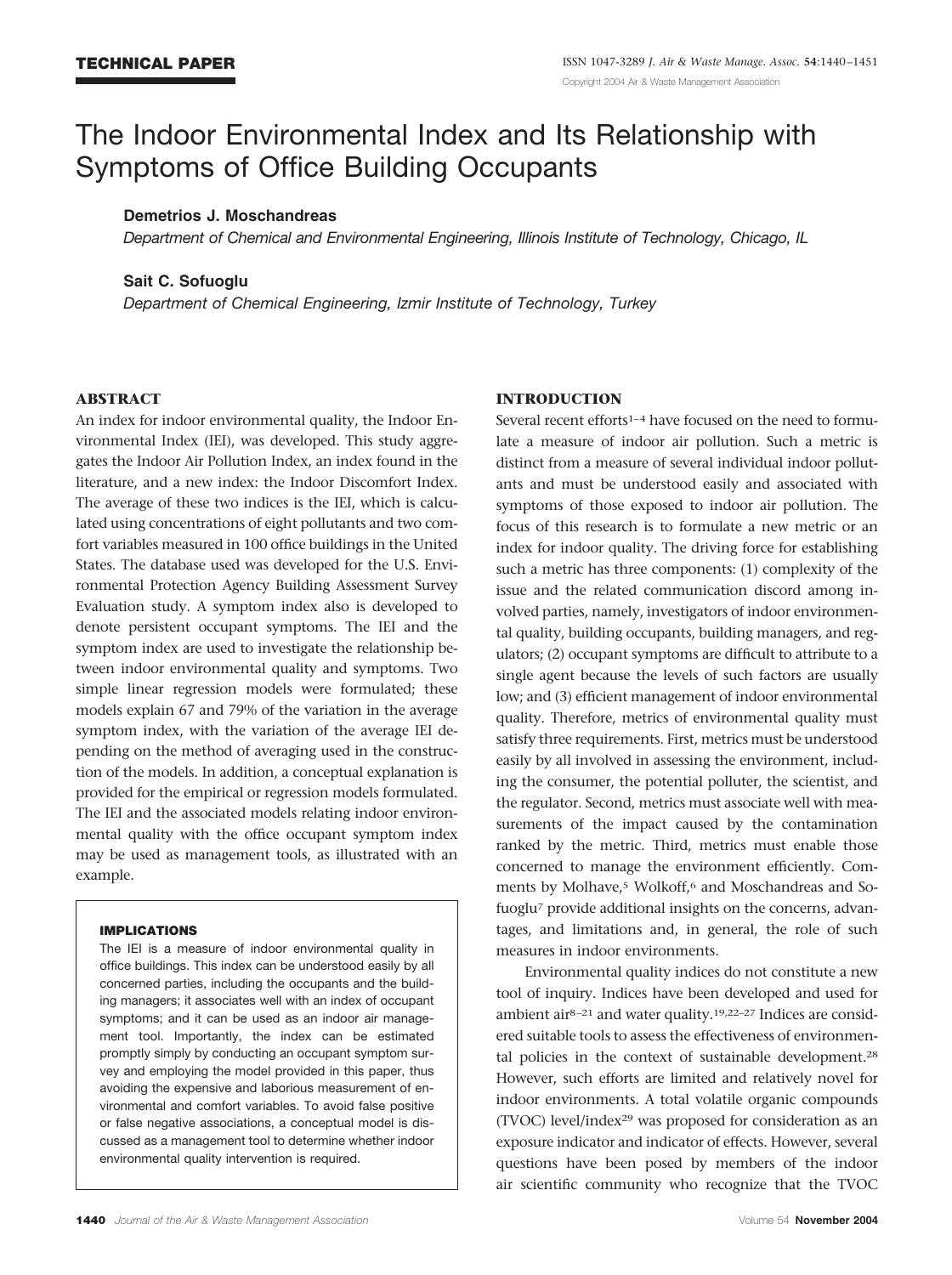indicator is limited in its predictive ability of health effects.6 The report<sup>30</sup> from a Nordic consensus meeting in 1996 concludes that the scientific literature is inconclusive with respect to the relevance of TVOC as a risk index for health and discomfort effects in nonindustrial buildings and that its use for these purposes cannot be recommended; however, there is a need for new indicators. Jokl<sup>3</sup> considers the numerical range of TVOC concentrations<sup>31</sup> as "large" to develop claims that perception of odors is like that of noise and proposes "decitvoc" and "decicarbdiox" as new units for evaluation of IAQ. These units were developed in response to critiques<sup>32,33</sup> of "olf" and "decipol" units34,35 that were proposed and accepted as the recommended method for assessing indoor air quality by the European Union.36 These methods (units) and more3,37 are based on perception. Perception-based indices are widely used in Europe; however, they have theoretical and statistical limitations.38

There are only three composite indices developed for indoor air: The Indoor Air Pollution Index (IAPI),<sup>1</sup> the Indoor Pollutant Standard Index (IPSI),<sup>2</sup> and the Index of Air Quality (IAQ).4 IPSI was developed to be an aggregate representative of the overall acceptability of indoor air quality. IPSI was modified from PSI,<sup>18,39</sup> which was developed to be the nationally accepted uniform index for ambient air. The maximum operator is used as the aggregation function. A major disadvantage of this index is that the maximum operator ignores all pollutants other than the one with the maximum sub-index.20 Therefore, most of the information is lost during the aggregation, and the index fails to provide a measure for indoor air as an aggregate. Also, this index can take the same value in different buildings, but the concentrations of contaminants may not be the same. Thus, the index is not suitable for comparing the IAQ of different buildings. Furthermore, IPSI does not correlate with occupant symptoms.2 The other index, the IAQ, was developed for a software of energy management in buildings. The index is based on the ratio of exposure and threshold. It is not capable of rating IAQ on aggregate and, hence, has not found a wide use, and its association with occupant health symptoms was not studied.

The IAPI<sup>1,40,41</sup> is a composite index; sub-indices are aggregated using the arithmetic mean in conjunction with a tree-structured calculation scheme. The IAPI was developed and validated using the U.S. Environmental Protection Agency's (EPA) Building Assessment Survey and Evaluation (BASE) database,<sup>42</sup> which comprises air quality and occupant symptom information from 100 office buildings in the United States. The IAPI denotes the air pollution level of an office building with a unitless single number, the index. The index value ranges between 0 (lowest pollution level, best indoor air quality) and 10 (highest pollution level, worst indoor air quality). The index value is estimated using (1) the range of pollutant concentrations found in the U.S.

office building stock, (2) a demarcation concentration (a standard or guideline value), and (3) concentrations measured in the subject building. The index value is easy to communicate to all in-office stakeholders and may be used as a practical tool for managing in-office air pollution by ranking the office index relative to the index distribution of the U.S. stock of office buildings. The last important characteristic of IAPI is that it relates well with symptoms of office occupants.1

These indices are air pollution/quality indices. The objective of this paper is to enlarge the scope of indoor indices to include environmental comfort variables and formulate, estimate, and test the Indoor Environmental Index (IEI). Aiming to better describe the in-office environment and to include all potential causes of observed occupant symptoms, this study modifies the structure used to calculate the IAPI and estimates a new index, the Indoor Discomfort Index (IDI).43 The IAPI is formulated using measured concentrations of formaldehyde (HCHO), TVOC, carbon monoxide (CO), carbon dioxide (CO<sub>2</sub>), particulate matter (PM<sub>10</sub>,  $PM_{2.5}$ , bacteria, and fungi; the IDI is formulated using measured levels of temperature and relative humidity (RH). The average of these two indices is the IEI, which is calculated in selected areas of 100 office buildings. Association of the IEI with health symptoms is investigated with the help of a symptom index, the Percent of Occupants with Two or more Persistent Symptoms (POPS2).

## **METHODS**

#### **The Database**

Data from the BASE study<sup>42</sup> are used in this study. The BASE study, conducted between 1994 and 1998, concurrently measured pollutant concentrations and identified officebuilding occupant symptoms using self-administered questionnaires, along with building characteristics, according to a standard protocol<sup>44</sup> that was a result of discussions over a series of workshops with  $\sim$  40 indoor air quality experts from across the United States. A total of 100 buildings were investigated from 10 predetermined geographical areas (climatic regions). Cities with a population of more than 100,000 were randomly chosen in each region. Buildings were chosen from a random sample drawn from telephone databases in each city. The buildings were randomly selected without regard to IAQ complaints. Characterization of the buildings included environmental measurements, occupant questionnaire, heating, ventilation and air conditioning (HVAC) system, and other aspects of the building structure. Environmental measurements and administration of the occupant questionnaire were conducted in a representative space within the building. The test space was to be occupied by at least 50 full-time employees residing on no more than three floors (all were administered the questionnaire) and served by no more than two air-handling units. Environmental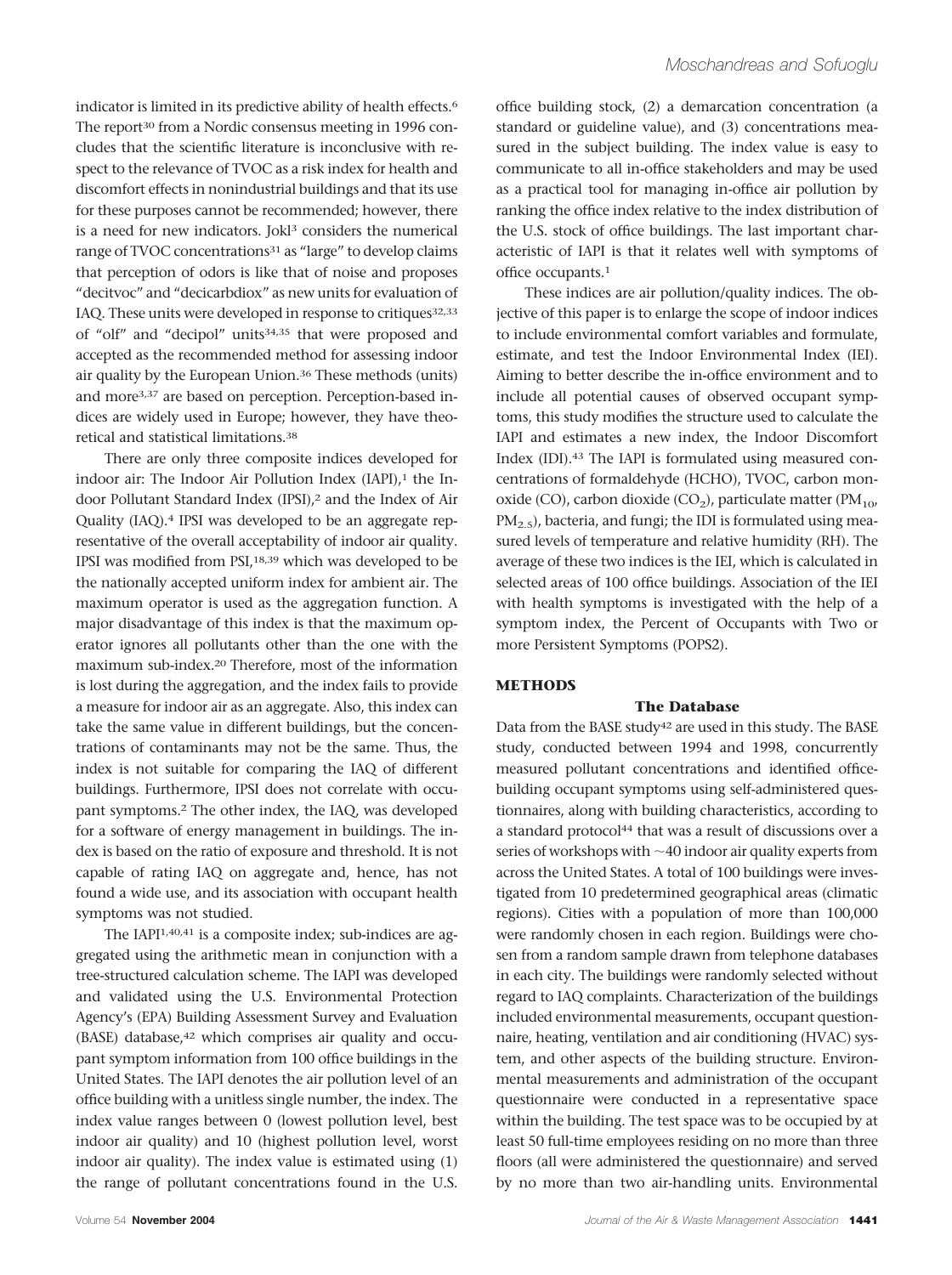measurements included temperature, RH, CO,  $CO<sub>2</sub>$ , bioaerosol (bacteria, fungi),  $PM_{10}$ ,  $PM_{2.5}$ , volatile organic compounds (VOCs), HCHO, and radon. Occupants were asked about workplace physical information, health and wellbeing, environmental conditions, and job characteristics. Additional information on the BASE study can be found in the literature.42,45,46

A brief description of environmental measurement and occupant questionnaire methods<sup>45</sup> is provided here; detailed information can be found in the standard protocol.<sup>44</sup> Samples for HCHO,  $PM_{10}$  and bacteria and fungi were collected at each of the three indoor sampling sites. Duplicates of each of these samples were taken at one indoor site. Samplers for  $PM_{2.5}$  were located at only one indoor site.  $PM_{10}$  and  $PM_{2.5}$  samples were collected on filters and analyzed gravimetrically with a microbalance. Bacteria and fungi were collected on six-stage Anderson samplers. HCHO samples were collected on dinitrophenylhydrazine cartridges and analyzed by high-performance liquid chromatography (HPLC). VOCs were collected on Summa canisters and analyzed with gas chromatography (GC)-mass spectrometry (MS) using the standard TO-14 method.  $CO<sub>2</sub>$ ,  $CO<sub>2</sub>$ , temperature, and RH were measured continuously starting in the afternoon and ending the next day in the evening at three indoor sites.

#### **The IEI**

The IEI is a composite index aggregated from the IAPI and the IDI. The IAPI and the IDI are combined using the arithmetic mean as the aggregation function (eq 1). Calculation of the IEI is performed hierarchically from pollutant concentrations and comfort variable values through a tree structure (Figure 1).

$$
IEI = \frac{(IAPI + IDI)}{2} \tag{1}
$$

## **The IAPI**

The following eight pollutants are included in the index formulation: bacteria, CO, CO<sub>2</sub>, HCHO, fungi,  $PM_{2.5}$ PM<sub>10</sub>, and TVOC. The IAPI formulated using this set of pollutant concentrations is the modified IAPI because the original index was formulated using radon instead of  $CO<sub>2</sub>$ . The change was thought necessary for two reasons: (1)  $CO<sub>2</sub>$  levels relate to the ventilation rate of a building, and (2) radon concentrations do not relate with the shortterm, reversible symptoms investigated in this work. A linear function is used to calculate subindices. The IAPI is a composite index; subindices are aggregated using arithmetic means in conjunction with a tree-structured calculation method (Figure 1). The IAPI is calculated using the following model:

$$
IAPI = \frac{1}{I} \sum_{i=1}^{I} \frac{1}{J} \sum_{j=1}^{J} \frac{1}{K} \sum_{k=1}^{K} 10 \left( 1 - \frac{C_{i,j,k}^{max} - C_{i,j,k}^{obs}}{C_{i,j,k}^{max} - C_{i,j,k}^{min}} \left( \frac{C_{i,j,k}^{incc} - C_{i,j,k}^{obs}}{C_{i,j,k}^{incc}} \right) \right)
$$
  
for  $C^{max} > C^{obs}$  and  $C^{dmc} > C^{obs} > C^{min}$  (2)

where *I* is the number of level-3 groups,  $I = 2$ ; *J* is the number of level-2 groups in each level-3 group*, J* = 2; *K* is



**Figure 1.** Tree structure for the IEI.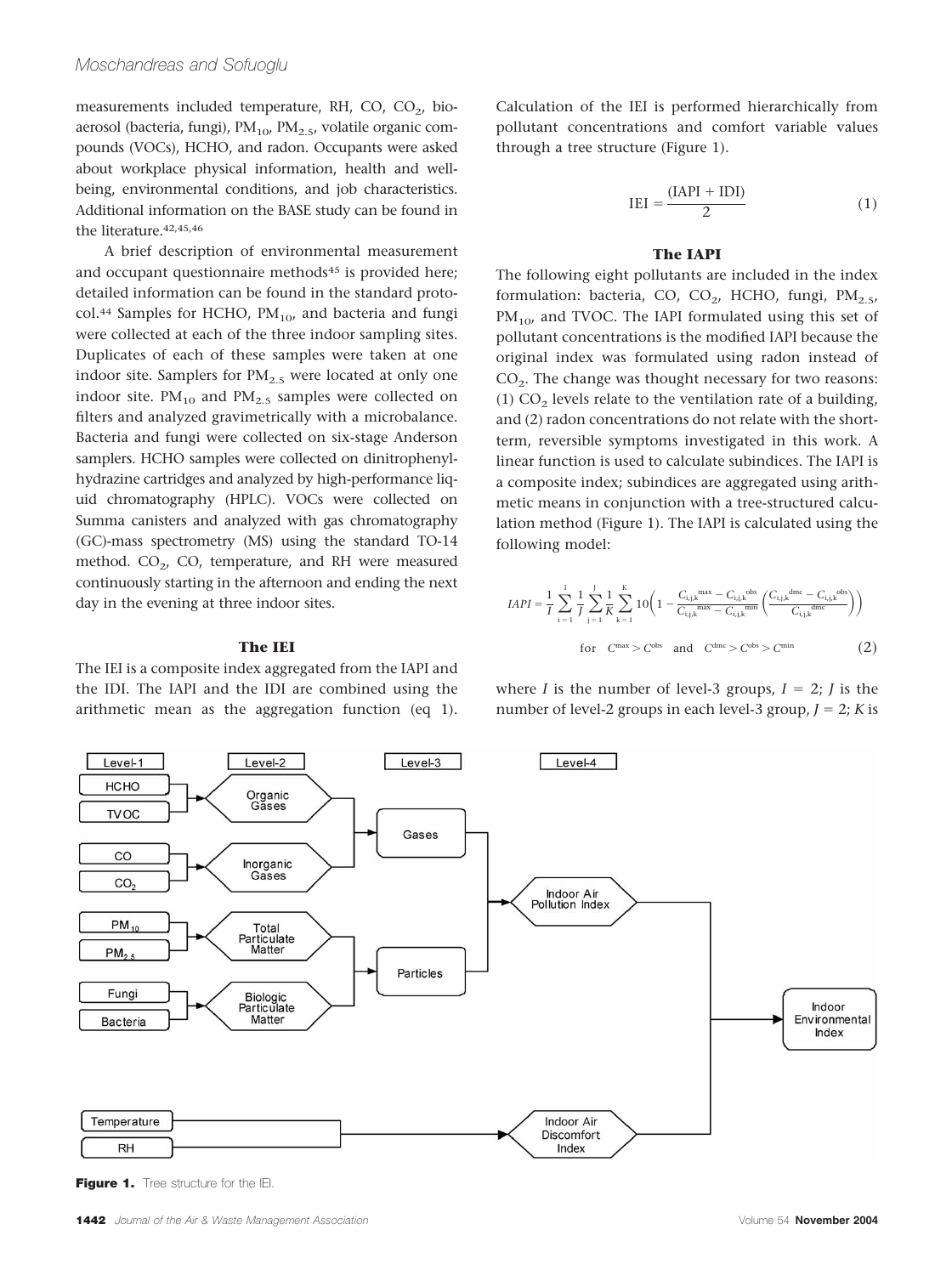the number of level-1 pollutant variables in each level-2 group,  $K = 2$ ; *max* is the maximum measured concentration; *min* is the minimum measured concentration; *dmc* is the demarcation concentration; *obs* is the measured concentration in the subject building.

The range of pollutant concentrations from the BASE study, a demarcation concentration (a standard or guideline value), and measured concentrations in the subject building are used to estimate the IAPI of an office environment. The index is a unitless single number, between 0 (lowest pollution level or best indoor air quality) and 10 (highest pollution level or worst indoor air quality). Constraints for calculation of the IAPI include the following: (1)  $C^{obs} = C^{max}$  and  $C^{obs} = C^{dmc}$  when  $C^{max}$  is less than  $C^{\text{obs}}$ , (2)  $C^{\text{obs}} = C^{\text{dmc}}$  when  $C^{\text{dmc}}$  is less than  $C^{\text{obs}}$  but  $C^{\text{obs}}$ is less than or equal to  $C^{max}$ , and (3)  $C^{obs} = C^{min}$  when *C*obs is less than *C*min.

Demarcation values represent standards, guidelines, and suggestions of pollutant levels associated with health effects. Therefore, the weight of a pollutant into the IAPI estimations is determined by employing health-based demarcation values (Table 1) and is a function of occupant health effects, except for TVOC. Molhave<sup>31</sup> suggests 200  $\mu$ g/m<sup>3</sup> as the upper boundary of the comfort range for TVOC; Seifert<sup>47</sup> advocates 300  $\mu$ g/m<sup>3</sup> as a reasonably achievable level in residences. However, these concentrations are far less than the observed concentrations in office buildings. Therefore, a demarcation value was not included into the index for TVOC; that is, a unit value is assumed for the weight of TVOC,  $(C^{dmc} - C^{obs})/C^{dmc} = 1$ . All relevant demarcation values used for the model formulation are obtained from the literature; they may change in the future as researchers continue investigating standards or guidelines for individual pollutants. The average of the measured concentrations at the three sampling sites for each pollutant in the subject building is used as the observed concentration, *C*obs. Maximum and

**Table 1.** Demarcation values for pollutant variables.

| <b>Pollutant</b> | <b>Demarcation</b>         | <b>Source</b>                                 |
|------------------|----------------------------|-----------------------------------------------|
| <b>Bacteria</b>  | 500 cfu/m <sup>3</sup>     | European Collaborative Action <sup>50</sup>   |
| CO.              | $10 \text{ mg/m}^3$        | World Health Organization <sup>51</sup>       |
| CO <sub>2</sub>  | 1000 ppm                   | ASHRAF Standard 6252                          |
| Fungi            | 500 cfu/m <sup>3</sup>     | World Health Organization <sup>53</sup>       |
|                  |                            | Health and Welfare Canada <sup>54</sup>       |
| HCHO             | $60 \mu g/m3$              | Health and Welfare Canada <sup>55</sup>       |
| $PM_{10}$        | 150 $\mu$ g/m <sup>3</sup> | FPA NAAQS <sup>56</sup>                       |
| $PM_{2.5}$       | 40 $\mu$ g/m <sup>3</sup>  | Health and Welfare Canada <sup>55</sup>       |
|                  |                            | Norwegian Directorate of Health <sup>57</sup> |
| TVOC.            | <b>ΝΑ</b>                  | ΝA                                            |

Note: NAAQS: National Ambient Air Quality Standards; NA: not applicable.

minimum concentration values for each pollutant were estimated from corresponding concentration distributions. A theoretical distribution was fitted to the measured concentrations of each pollutant obtained from the BASE database, and the fifth and ninety-fifth percentile values were assigned to use as *C*min and *C*max in the index model. The following distributions were fitted to each pollutant's concentration data using Crystal Ball<sup>48</sup> software: beta, exponential, extreme value, gamma, logistic, lognormal, normal, and Weibull. Parameters of the hypothesized distributions are estimated using the maximum likelihood estimators (MLEs) method. Goodness-of-fit tests—Chisquare, Kolmogorov-Smirnov, and Anderson-Darling were used to determine the best-fitting distribution.

#### **The IDI**

The IDI is estimated using two indoor comfort variables, temperature and RH, with eq 3. The absolute distance of the observed value to the defined optimum value (22 °C for temperature and 45% for RH) relative to the preset comfort range (3 °C for temperature and 10% for RH either way from the optimum value) is used to estimate the IDI. The index is a unitless single number ranging from 0 to 10. High index values indicate high discomfort while low index values denote low discomfort. Constraints for calculation of the IDI include (1)  $CA_{RH,obs}$  = 65 when  $CA_{RH,obs}$   $> 65$ , (2)  $CA_{RH,obs} = 25$  when  $CA_{RH,obs}$  $<$  25, (3)  $CA_{\text{T,obs}} = 28$  when  $CA_{\text{T,obs}} > 28$ , (4)  $CA_{\text{T,obs}} = 16$ when  $CA_{\text{T}obs} < 16$ .

$$
IDI = \frac{1}{L} \sum_{l=1}^{L} 10 \frac{|CA_{i,opt} - CA_{i,obs}|}{CA_{i,vel} - CA_{i,ld}}
$$
(3)

for  $25 > CA^{obs} > 65$  for *RH*, and  $28 > CA^{obs} > 16$  for *T* 

where *CA* is comfort agent,  $L = 2$ ; *opt* is optimum comfort agent value,  $T_{\rm opt}$  = 22 °C, RH<sub>opt</sub> = 45%; *ucl* is upper comfort level,  $T_{\text{ucl}} = 25 \text{ °C}$ ,  $RH_{\text{ucl}} = 55\%;$  *lcl* is lower comfort level,  $T_{\text{lcl}} = 19 \text{ °C}$ ,  $RH_{\text{lcl}} = 35\%$ ; and *obs* is measured comfort agent value in the subject building.

#### **Simulating the Indices**

Simulation of the index models was conducted using the Monte-Carlo method to estimate the distribution of the IEI for the U.S. office building stock.48 Probabilistic approximations were obtained through repetitive random calculation of the index equations. The simulation calculates each of the index value 10,000 times to form the probability distribution for the indices by sampling from the assigned distributions of the 10 input variables (pollutant concentrations and comfort variables) included in the model. The input variables are assumed to be independent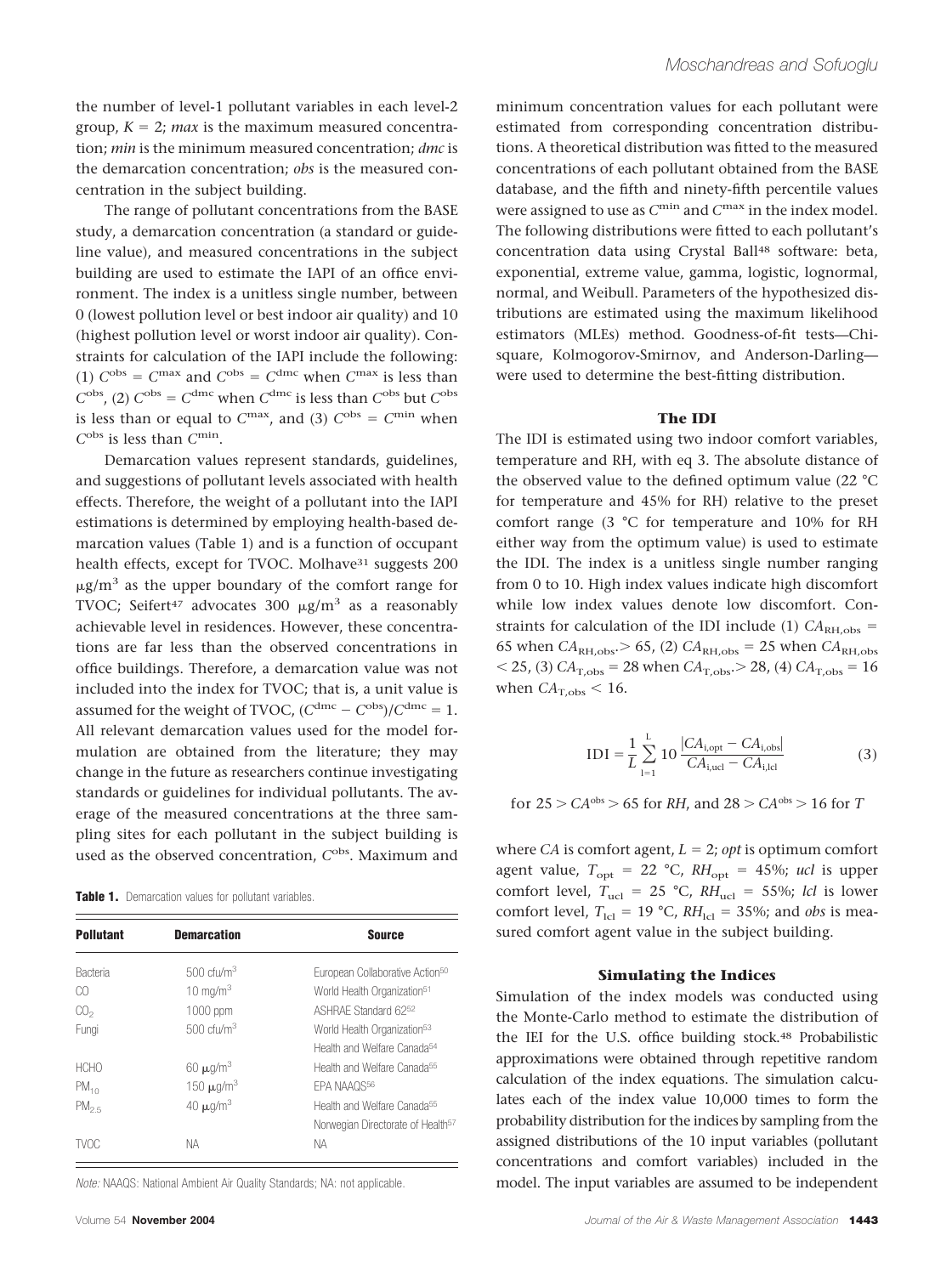# *Moschandreas and Sofuoglu*

of each other in the simulation. The validity of the assumption was investigated with a correlation matrix that tests the correlation coefficients of all pairs of pollutants used in the index. The only relatively high correlation value was that between  $PM_{10}$  and  $PM_{25}$ , with a correlation coefficient of 0.82. All other correlation coefficient values have *r* values of less than 0.30. Therefore, a simulation was run accounting for the correlation between  $PM_{10}$  and  $PM_{2.5}$ , so that the simulation could reflect real conditions of in-office environments to the extent possible.

#### **Occupant Symptoms and the Symptom Metric**

The questionnaire requests information about occupants' symptoms, their perceptions of their building's IAQ and work environment, and other stressors. The questionnaire was self-administered by occupants of the sampling space on Thursday of the sampling week, with steps taken to maintain confidentiality. The occupants were asked to return the questionnaires by that afternoon, which allowed for any follow-up collection on Friday. Occupants were asked about 19 symptoms: dry eyes, wheezing, headache, sore throat, fatigue, chest tightness, sinus infection, cough, tired eyes, tension, pain in back or shoulders, sneezing, difficulty concentrating, dizziness or light-headedness, feeling depressed, shortness of breath, nausea, and dry skin. The survey posed the following question to the occupants of the office area sampled in the performance of the study: During the past 4 weeks when you were at work, how often have you experienced each of the following symptoms while working in this building?

- A. Not in the last 4 weeks.
- B. 1–3 days in the last 4 weeks.
- C. 1–3 days per week in the last 4 weeks.
- D. Every or almost every workday.

In this study, occupants registering either C or D were considered to be experiencing symptoms persistently, and POPS2 was defined as a symptom metric, an indicator of a subject building's symptom status. POPS2 is the percent of occupants in the sampled area of the office building persistently registering two or more symptoms at least 1–3 days per week in the past 4 weeks.

## **IEI Index—POPS2 Symptom Metric Relationships**

Simple linear regression is used to correlate occupant symptoms and index values. Information from 71 out of the 100 buildings was used to formulate the index. Five buildings were excluded because statistical analyses indicated that these buildings were far removed from the remaining set of offices; data from the remaining 24 were used to verify the model capability to be used for application purposes. Two approaches were carried out to

construct regression models. First, the index values were ranked in ascending order. Buildings were grouped by their index values using a grouping interval of index  $= 0.4$ (e.g.,  $0-0.4$ ,  $0.4-0.8$ ,  $0.8-1.2$ ), forming 13 groups for the IEI. Arithmetic mean values for POPS2 and the indices were calculated for each group. Mean values were used in constructing a simple linear regression model. As in the first approach, the second approach ranks buildings in accordance with their IEI value, but this approach uses moving average to develop an index–POPS2 association. Moving average values for the IEI and corresponding moving averages for POPS2 were calculated using a gap width of 10 buildings. Coefficient of determination  $(\mathbb{R}^2)$ ,  $p$ value for the *F* statistic, and 95% confidence intervals about the mean and individual responses were estimated and reported for each constructed regression.

## **RESULTS AND CONCLUSIONS**

#### **Assumptions, Assertions, and Assessment**

Associations established use a correlative model and, as such, are applicable only to the data used for the formulation of the model. BASE is a national database of the environmental quality of office buildings. The selection of 100 office buildings is assumed to represent the U.S. office building population. Independently of whether measurements of three sites of a randomly selected area within each building characterize the environmental quality of the building, it is assumed that these measurements are an element of the environmental quality of the subject office population. The model also was verified by a randomly selected segment of the database that was not used for the development of the model.

The model is not applicable for other types of buildings, such as residences, schools, or hospitals. The model is a potential practical tool as formulated and has not been assessed in any other form. It also is presumed that inclusion of additional pollutants may or may not improve the association model, but such an addition may limit its potential for widespread use because measurement of a large number of pollutants is expensive. The index developed is a practical tool because it satisfies the three requirements of scientific and practical indices. In the balance of this document, the index is assessed initially by describing statistically the variables used and concluding with a section on a conceptual justification of the observed associations.

### **Descriptive Statistics**

Central tendency and variability statistics for the input variables (pollutant variables and comfort variables) and the output variables (IEI, IAPI, and IDI) of the index model are presented in Tables 2 and 3, respectively. Fifth and ninety-fifth percentiles are specifically included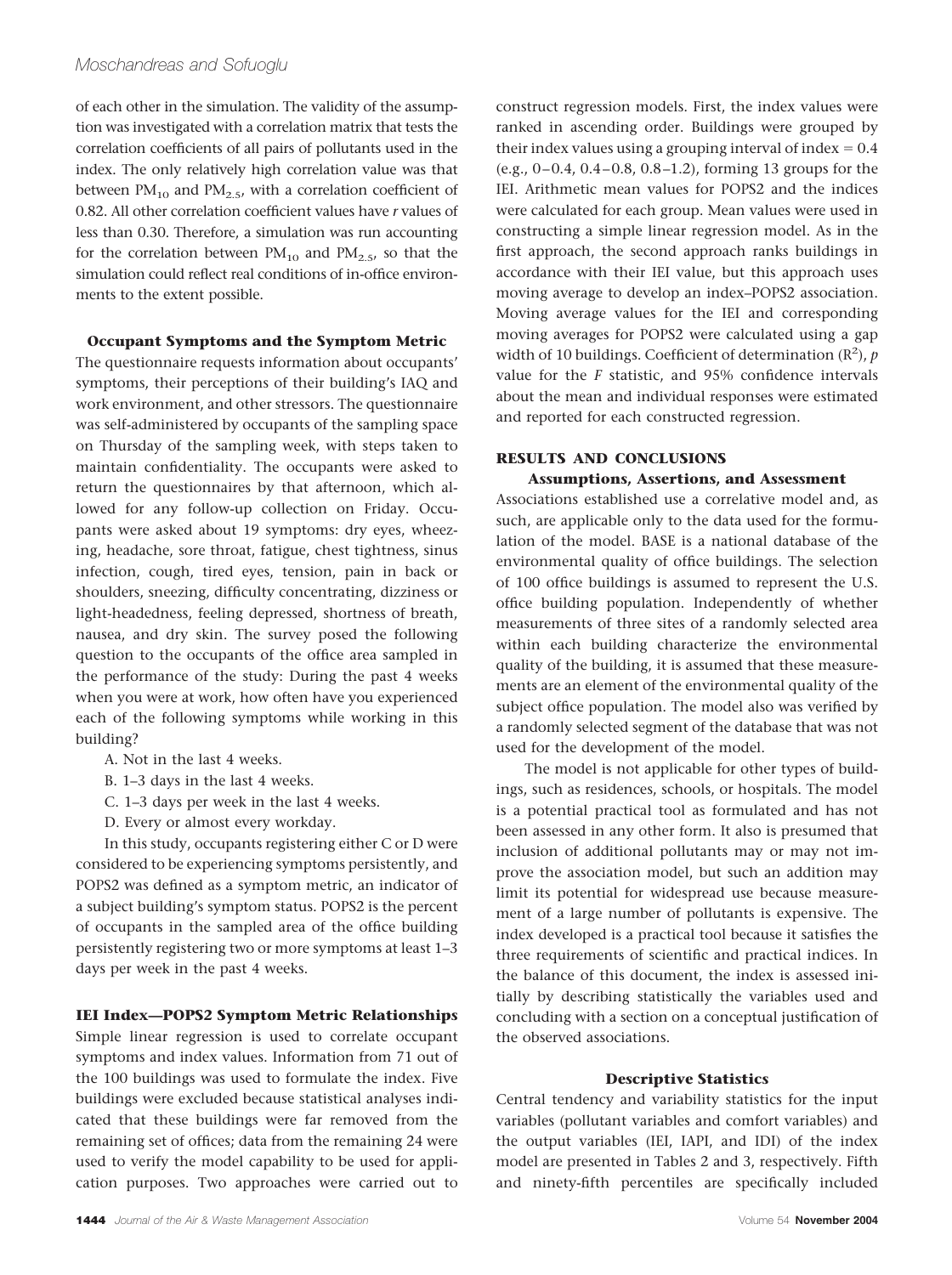|  | <b>Table 2.</b> Descriptive statistics of input variables for the 100 office buildings. |  |  |  |  |  |  |  |  |
|--|-----------------------------------------------------------------------------------------|--|--|--|--|--|--|--|--|
|--|-----------------------------------------------------------------------------------------|--|--|--|--|--|--|--|--|

| <b>Statistic</b>             | <b>TVOC</b><br>$(\mu$ g/m <sup>3</sup> )                                                                                                                                                                                                                                                                                                                                               | <b>НСНО</b><br>$(\mu$ g/m <sup>3</sup> ) | CO <sub>2</sub><br>(ppm) | C <sub>0</sub><br>$(mg/m^3)$ | PM <sub>2.5</sub><br>$(\mu$ g/m <sup>3</sup> ) | $PM_{10}$<br>$(\mu$ g/m <sup>3</sup> ) | <b>Fungi</b><br>$(ctu/m^3)$ | <b>Bacteria</b><br>$(ctu/m^3)$ | Temp.<br>(C) | <b>RH</b><br>$(\%)$ |
|------------------------------|----------------------------------------------------------------------------------------------------------------------------------------------------------------------------------------------------------------------------------------------------------------------------------------------------------------------------------------------------------------------------------------|------------------------------------------|--------------------------|------------------------------|------------------------------------------------|----------------------------------------|-----------------------------|--------------------------------|--------------|---------------------|
| Mean                         | 2168                                                                                                                                                                                                                                                                                                                                                                                   | 15.7                                     | 573                      | 0.136                        | 8                                              | 12.6                                   | 62.9                        | 46.1                           | 20.7         | 44.9                |
| Median                       | 1613                                                                                                                                                                                                                                                                                                                                                                                   | 14.8                                     | 528                      | 0.001                        | 6.9                                            | 11.7                                   | 42.3                        | 39.1                           | 21.2         | 46                  |
| Standard deviation           | 1664                                                                                                                                                                                                                                                                                                                                                                                   | 8.3                                      | 127                      | 0.34                         | 3.8                                            | 6                                      | 68.3                        | 26.1                           | 2            | 15.8                |
| Minimum                      | 159                                                                                                                                                                                                                                                                                                                                                                                    | 3.4                                      | 381                      | $\bigcap$                    | 2.4                                            | 3.6                                    | 3.5                         | $\theta$                       | 15.7         | 13.2                |
| Maximum                      | 9820                                                                                                                                                                                                                                                                                                                                                                                   | 43.6                                     | 983                      | 2.413                        | 24.7                                           | 42.1                                   | 333.3                       | 134.3                          | 25.5         | 74.4                |
| <b>Distribution</b>          | LN.                                                                                                                                                                                                                                                                                                                                                                                    | W                                        | G                        | $\overline{N}$               | $\mathsf{N}$                                   | LN.                                    | $\overline{\mathsf{N}}$     | G                              | W            | N                   |
| Parameters                   | $\mu = 2178$                                                                                                                                                                                                                                                                                                                                                                           | $L = 2.68$                               | $L = 355$                | $\mu = 0.249$                | $\mu = 7.98$                                   | $\mu = 12.6$                           | $\mu = 66.8$                | $L = 0$                        | $L = 11.2$   | $\mu = 44.9$        |
|                              | 1793<br>$\sigma =$                                                                                                                                                                                                                                                                                                                                                                     | $Sc = 14.46$                             | $Sc = 78$                | $\sigma = 7.747$             | $\sigma = 3.87$                                | $\sigma = 5.8$                         | $\sigma = 94.2$             | $Sc = 19.1$                    | $Sc = 10.3$  | $\sigma = 15.8$     |
|                              | $\hspace{1.0cm} \overline{\hspace{1.0cm} \hspace{1.0cm} \hspace{1.0cm} \hspace{1.0cm} } \hspace{1.0cm} \hspace{1.0cm} \hspace{1.0cm} \hspace{1.0cm} } \hspace{1.0cm} \hspace{1.0cm} \hspace{1.0cm} \hspace{1.0cm} \hspace{1.0cm} \hspace{1.0cm} \hspace{1.0cm} \hspace{1.0cm} \hspace{1.0cm} \hspace{1.0cm} \hspace{1.0cm} \hspace{1.0cm} \hspace{1.0cm} \hspace{1.0cm} \hspace{1.0cm$ | $Sh = 1.59$                              | $Sh = 2.81$              |                              |                                                |                                        | $Sh = 2.42$                 | $Sh = 5.39$                    |              |                     |
| 5th percentile <sup>a</sup>  | 515                                                                                                                                                                                                                                                                                                                                                                                    | 5                                        | 411                      | 0.0001                       | 3.4                                            | 5.5                                    | 6.9                         | 10.2                           | 17.5         | 19                  |
| 95th percentile <sup>a</sup> | 5490                                                                                                                                                                                                                                                                                                                                                                                   | 32.2                                     | 824                      | 0.599                        | 15.3                                           | 23.5                                   | 216                         | 103.2                          | 24.2         | 70.8                |

Note: G: Gamma, LN: Lognormal, N: Normal, W: Weibull, L: Location, Sc: Scale, Sh: Shape; <sup>a</sup>Calculated from fitted theoretical distribution.

because these values are used as *C*max and *C*min in the estimation of the IAPI. Pollutant concentrations show large variations with right-skewed distributions. Five of eight of the pollutant concentration distributions are best described with the lognormal distribution, while concentrations of two pollutants  $(CO<sub>2</sub>$  and bacteria) are distributed in accordance with a gamma distribution, and one pollutant, HCHO, has the Weibull distribution as the best-fitting distribution. Temperature and RH distributions are more symmetrical compared with pollutant concentration distributions, with Weibull and normal distributions, respectively. The IEI, IAPI, and IDI distributions estimated using the Monte-Carlo method are presented in Figure 2. Distribution of the IEI is best described by the Weibull distribution (location parameter  $= 0.8$ , scale pa- $\tau$  rameter = 3.5, shape parameter = 3), while the IAPI  $(A$ lpha = 8.67, Beta = 17.78, scale parameter = 10.4) and the IDI (Alpha = 2.23, Beta = 3.33, scale parameter = 10.8) are best described with the beta distribution.

### **Sensitivity Analysis**

The relative percentage of variance (RPV) in the IEI attributable to each input variable was calculated to estimate the relative importance of pollutant variables with respect to their effect on the IEI variation. The correlation coefficients for rank correlation between the IEI and each

|  |  | <b>Table 3.</b> Descriptive statistics of output variables for the 100 buildings. |  |  |
|--|--|-----------------------------------------------------------------------------------|--|--|
|--|--|-----------------------------------------------------------------------------------|--|--|

| Statistic ( $n = 100$ ) | POPS <sub>2</sub> | <b>IAPI</b> | IDI | iei |
|-------------------------|-------------------|-------------|-----|-----|
| Mean                    | 62.4              | 3.4         | 5.1 | 4.2 |
| Median                  | 62.1              | 3.3         | 5.1 | 3.9 |
| Standard deviation      | 12.1              | 1.2         | 2.4 | 1.4 |
| Minimum                 | 27.3              | 0.5         | 0.2 | 0.7 |
| Maximum                 | 92.3              | 71          | 10  | 7.6 |

input variable were calculated. A higher correlation between an input variable and the output variable indicates a higher impact of that input variable on the output compared with input variables with lower correlation. RPV values were calculated as squared rank correlation coefficients normalized against 100%. Table 4 lists RPV values and rank correlation coefficients for each input variable. Temperature has the greatest impact on the IEI distribution, but the other comfort agent, RH, has the least impact on the distribution. The second largest correlation value is between IEI and PM ( $PM_{10}$  and  $PM_{2.5}$ ).

# **Index Criterion I: The IEI as a Communication Tool**

The IEI distribution for the U.S. office building stock was estimated using Monte-Carlo simulations (Figure 2). Median and 90th percentile IEI values are 3.9 and 5.3, respectively. The cumulative IEI distribution may be used as a communication tool because it characterizes the status of the indoor air environment of an office building relative to that of the stock of office buildings in the United States. An office building with an IEI value of 6.4 has an environmental quality that is of greater concern than a building with an IEI equal to 4.5. More specifically, the percentile value of the distribution corresponding to a subject building's index value shows its ranking in the officebuilding population. A building index value of 4.5 declares that almost 70% of the office buildings in the United States have better environmental index values than the building with  $IEI = 4.5$ . Thus, the use of IEI values ranks in-office environmental quality in the range of 0-10, and the cumulative index distribution ranks the environmental quality of a specific building under investigation relative to the environmental quality of the office-building population. These rankings furnish indoor air specialists with two easy-to-understand tools and help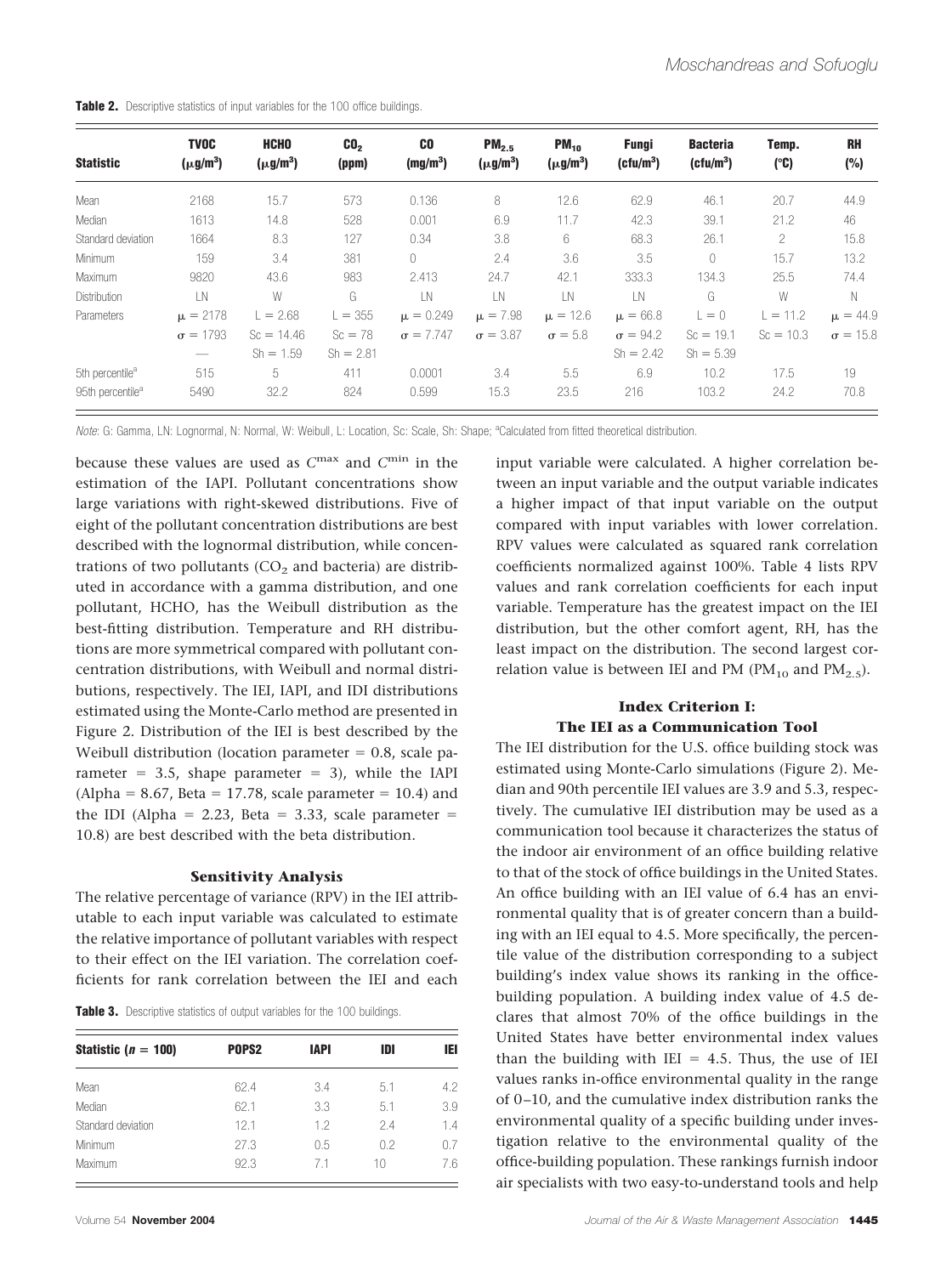

Figure 2. Distributions of the IEI, IAPI, and IDI estimated using Monte-Carlo simulation.

bridge the communication discord that exists among environmental quality specialists and the public, occupants, and decision-makers.

## **Criterion II:**

## **The IEI—Occupant Symptom Associations**

Two linear regression models were formulated to associate the IEI with POPS2 corresponding values in the total range of building IEI values. The symptom index, POPS2,

was the dependent variable, with the IEI as the independent variable. Quantification of sensitivity of the IAPI to each of the pollutant variables showed that the index is not sensitive to small changes of concentration when only one pollutant is subject to variation. Sensitivity analysis and the desire to improve the strength of the association between the environmental and symptom indices led to grouping of buildings and to analysis using moving averages. The IEI model, constructed using group mean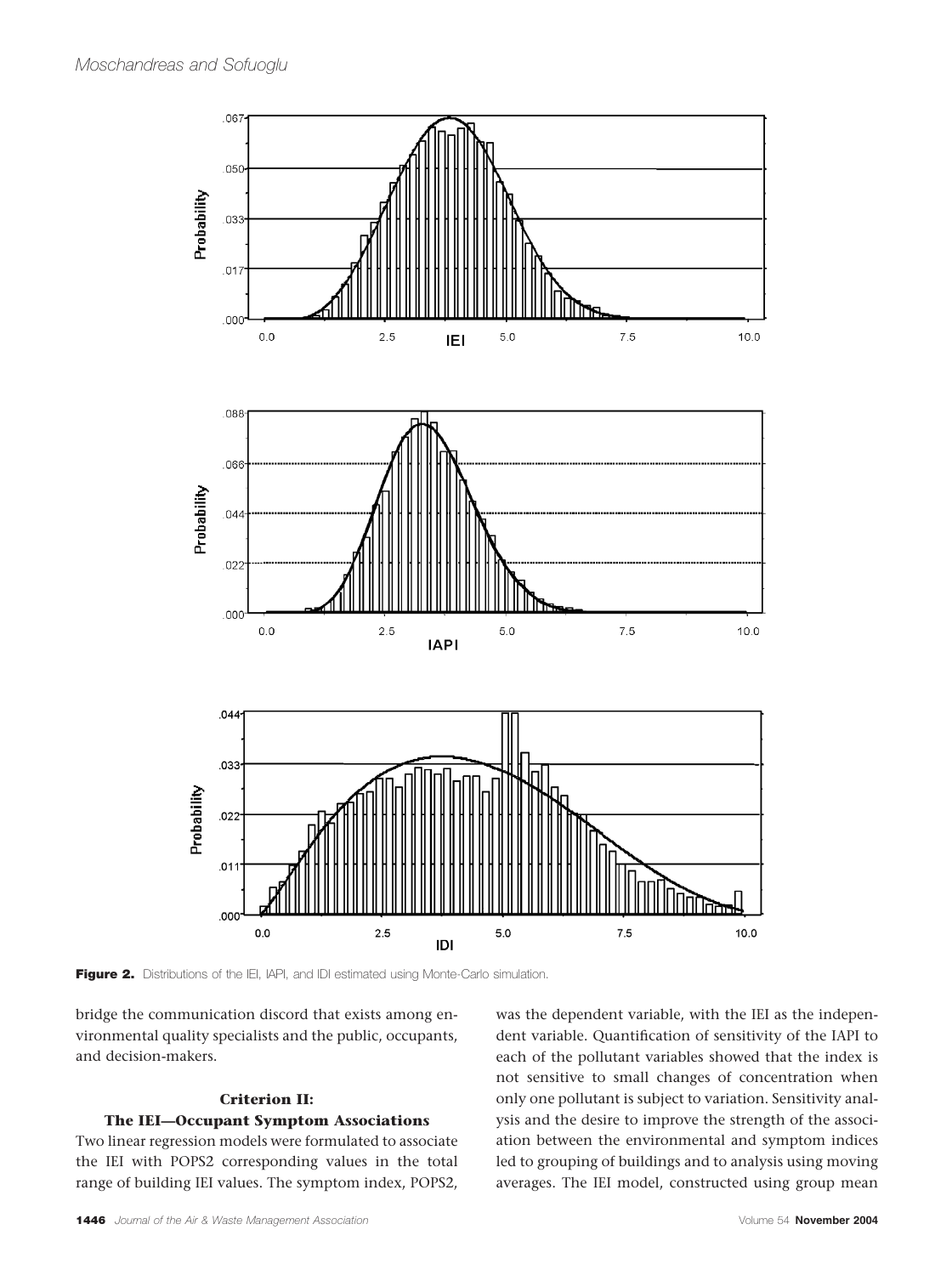**Table 4.** Results of sensitivity analysis.

| <b>Target Index</b>            | IEI        |         | <b>IAPI</b> |         | <b>IDI</b> |         |
|--------------------------------|------------|---------|-------------|---------|------------|---------|
| Pollutant variable             |            |         |             |         |            |         |
| or index                       | <b>RCC</b> | RPV (%) | <b>RCC</b>  | RPV (%) | <b>RCC</b> | RPV (%) |
| Temperature                    |            |         |             |         | $-0.39$    | 99.3    |
| <b>RH</b>                      |            |         |             |         | $\bigcap$  | 0.7     |
| $PM_{10}^a$                    |            |         | 0.61        | 30.3    |            |         |
| PM <sub>2.5</sub> <sup>a</sup> |            |         | 0.6         | 29.9    |            |         |
| CO <sub>2</sub>                |            |         | 0.33        | 9.6     |            |         |
| <b>HCHO</b>                    |            |         | 0.36        | 10.8    |            |         |
| Fungi                          |            |         | 0.34        | 9.8     |            |         |
| <b>TVOC</b>                    |            |         | 0.3         | 7.6     |            |         |
| Bacteria                       |            |         | 0.18        | 2.7     |            |         |
| CO.                            |            |         | 0.06        | 0.3     |            |         |
| <b>IAPI</b>                    | 0.91       | 85.4    |             |         |            |         |
| D                              | 0.38       | 14.6    |             |         |            |         |

Note: RCC: Rank Correlation Coefficient: - not used for the estimation of this index: a Correlated.

values, has an  $\mathbb{R}^2$  value of 0.67 and a *p* value of 0.001 for the *F* statistic (Model-1, Figure 3a). Although no general relationship as strong as the one constructed using group mean values is obtained, the coefficient of determination increases to 0.79 (Model-2, Figure 3b) for buildings that have IEI values greater than or equal to the median IEI value of 3.9 when moving average values are employed. Residual analysis indicates that neither of the models violates linear regression model assumptions.

*Verification of the Index-Symptom Model.* Focusing on the practical application of the index, we are not seeking to establish a cause and effect relationship; rather, we propose a potential practical environmental tool for building management. In the context of this paper, model verification denotes evaluation of a regression model with a 24-building database that was not used for the construction of the model. Note that buildings used for formulating models were randomly selected. The IEI, IAPI, IDI, and POPS2 values for the 24 buildings were calculated. The index value of each building was inserted in the regression model, and each building's symptom index (POPS2) value was estimated. The estimated-to-observed POPS2 ratio was used as the criterion to assess performance of the regression models. A ratio between 0.5 and 1.5 is considered to indicate acceptable model performance. Analysis indicates that estimations from the group mean model agree very well with the observed values (average ratio is 1.02 and standard deviation is 0.17). Only one of 24 buildings falls outside this criterion range. Residual analysis indicates that this building is an outlier. The remaining buildings display an excellent ratio in the range



Figure 3. IEI-POPS2 simple linear regression models using (a) group mean values; (b) moving averages.

between 0.8 and 1.2. Performance of the moving average model is better compared with the group mean model, all estimated-to-observed ratio values are within the range of 0.75–1.25 (average ratio is 1.00 and standard deviation is 0.12).

# **Criterion III: The IEI as a Management Tool**

So far we have established that (1) the index is understood easily by all stakeholders of indoor environmental quality, and (2) the index is associated with occupant symptoms. In this section, we will elaborate on the process that employs the index as a management tool of indoor environmental quality. While similar arguments have been made for the IAPI,<sup>1</sup> this section focuses on the IEI index.

Because sampling of indoor air and comfort variables can be a very expensive and laborious task, building managers frequently seek alternatives to sampling as the first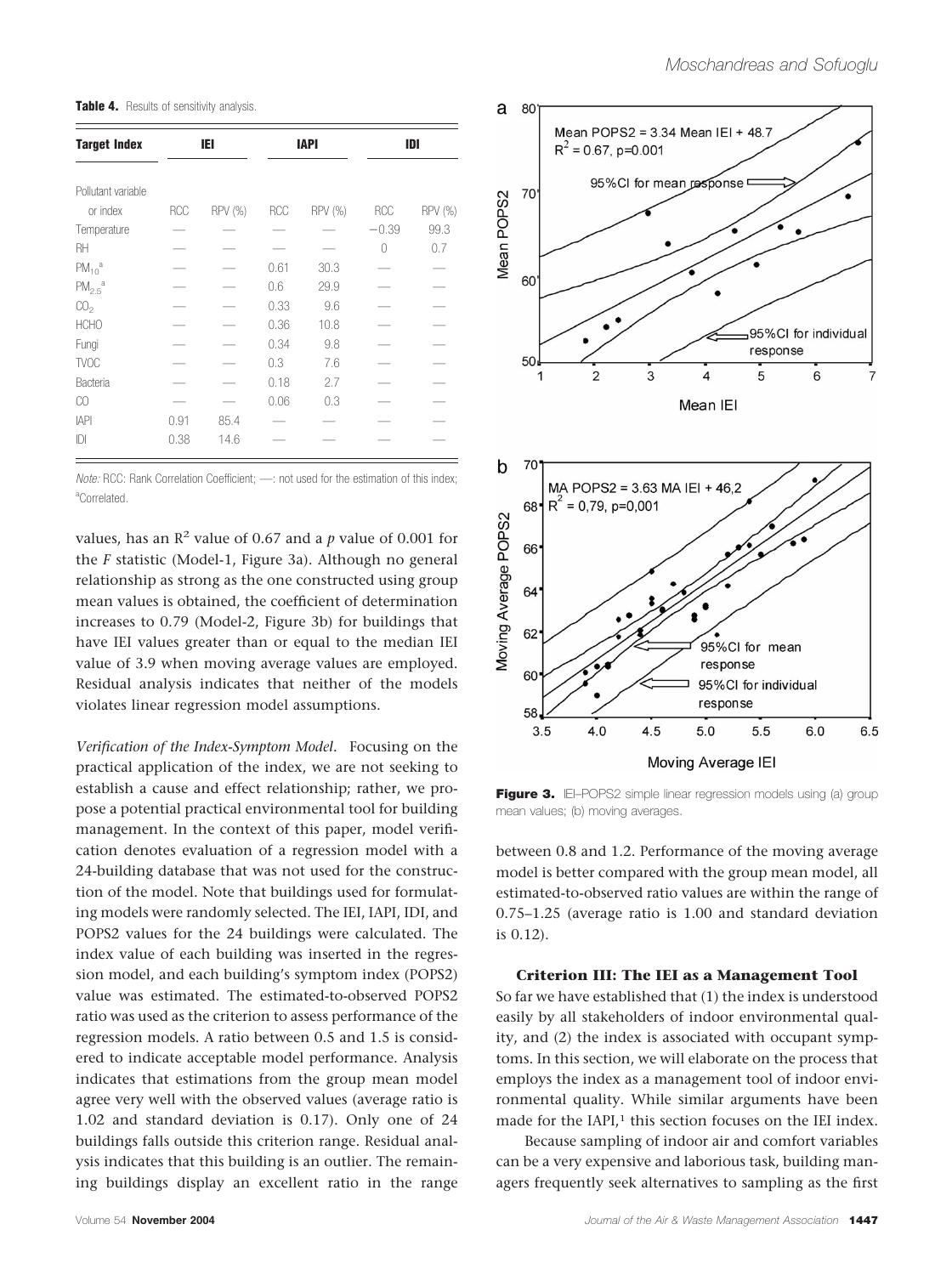step in the indoor environmental assessment process. The IEI index becomes a management tool because it may be estimated inexpensively, communicated easily, and associated well with occupant symptoms; these are advantages over measured individual pollutant concentrations that are expensive to measure, difficult to interpret and communicate, and do not associate with observed occupant symptoms. Because the association between the IEI and the occupant symptom POPS2 is given by simple linear regression, the dependent independent variables are reversed without losing any of the strength of the association. The following regression models have been constructed between POPS2 and IEI.

$$
IEI = 0.30 POPS2 - 14.6 \tag{4}
$$

$$
IEI = 0.28 \text{ POPS2} - 12.7 \quad \text{for POPS2} \ge 60\% \tag{5}
$$

These models may be used for estimating the IEI index using the easy-to-obtain POPS2 index and for determining whether an intervention is required to improve the in-office environmental quality. The second model estimates higher levels of the IEI independently for the range of all possible IEI values. It leads to conservative IEI estimations; thus, for the practical purpose of determining whether a remediation intervention is required (see section on the conceptual model), the use of eq 5 is recommended.

While this procedure clearly reverses the dependent and independent variables in the regression models, it does not affect the strength of the relationships between the two variables because the models used are simple linear models. The reversal is thought tp be necessary because it is easier and less expensive to survey the occupants, calculate the POPS2 index, and use the equations to estimate the IEI of a building under investigation than it is to design and sample the environmental quality of a building and then estimate its IEI.

An indoor environmental quality study of an office begins when a building manager employs the BASE occupant symptom survey and estimates the building's IEI value using eq 5. This value then is ranked relative to the cumulative IEI distribution. This constitutes the essence of the index as a management tool because the distribution enables the manager to decide the next step to be implemented using the relative ranking of the building's indoor air pollution in the population of office buildings. In addition, managers can justify their actions to the occupants as well as to the owners.

If all stakeholders (building owners, building manager, and occupants) agree that a sampling survey is needed, it will be designed and carried out. The IEI values will be estimated using the index model (i.e., measured pollutant concentrations and comfort agent values, see eq 1). Given these measurements, sub-index and IEI values will be calculated, and the tree structure will be constructed. Then, the contribution of each variable to the index will be estimated by decomposing the IEI. Identifying the contributing variables would lead to the most effective control strategy.

An example of the index decomposition process is provided in Figure 4 for a randomly selected building. Comparing the IAPI with the IDI contributions reveals that the larger portion of the IEI magnitude is because of air pollution (71%) rather than comfort (29%). The comparison of level-4 indices of gases and particles (5 vs. 7.7) and percent contributions to the higher-level index (39 vs. 61%) show that particles contribute more to the IAPI but the contribution of gases should not be neglected. The contribution of an intermediate sub-level index to the IAPI is the proportion of the sub-level intermediate index value in the sum of the index values of all groups in that sub-level.

Comparison of level-2 intermediate indices for gases shows that inorganic pollutants (21%) and organic pollutants (19%) have a comparable contribution to the IAPI. Comparison of level-2 intermediate indices for particles produces a similar result: total (32%) and biological (29%) particles. Formaldehyde (14%) and  $CO<sub>2</sub>$  (17%) are the major contributing gaseous pollutants. Total contribution from the TVOC and CO is a mere 8%. The contribution of PM<sub>2.5</sub> and PM<sub>10</sub> accounts for  $\sim$ 32% to the IAPI. In addition, fungus is the last major contributing pollutant with 20%.

It is concluded that the building has a problem associated with PM. Indoor sources such as smoking or outdoor penetration and an inefficient filtering system may be some of the causes of this source of elevated IAPI and, therefore, IEI values. The problem with fungi in the building may point to RH. For this example building, the contribution of RH to IDI (88%) is much larger than that of temperature (12%). Other than particles, formaldehyde and  $CO<sub>2</sub>$  seem to be of concern; they are the next highest contributors to the index. This analysis suggests that there may be a problem with the ventilation system performance of the example building, which seems to fail to dilute indoor generated agents or capture those that are infiltrated from outdoors. It appears that indoor sources include high occupant density and moisture that emit  $CO<sub>2</sub>$  and fungi, respectively, indoors. Given that smoking is not allowed in this building, the source of PM is likely to be the outdoors. These sources and the apparent or potential inability of the ventilation system to dilute indoor-generated pollutants and to filter out PM are responsible for the occupant symptoms.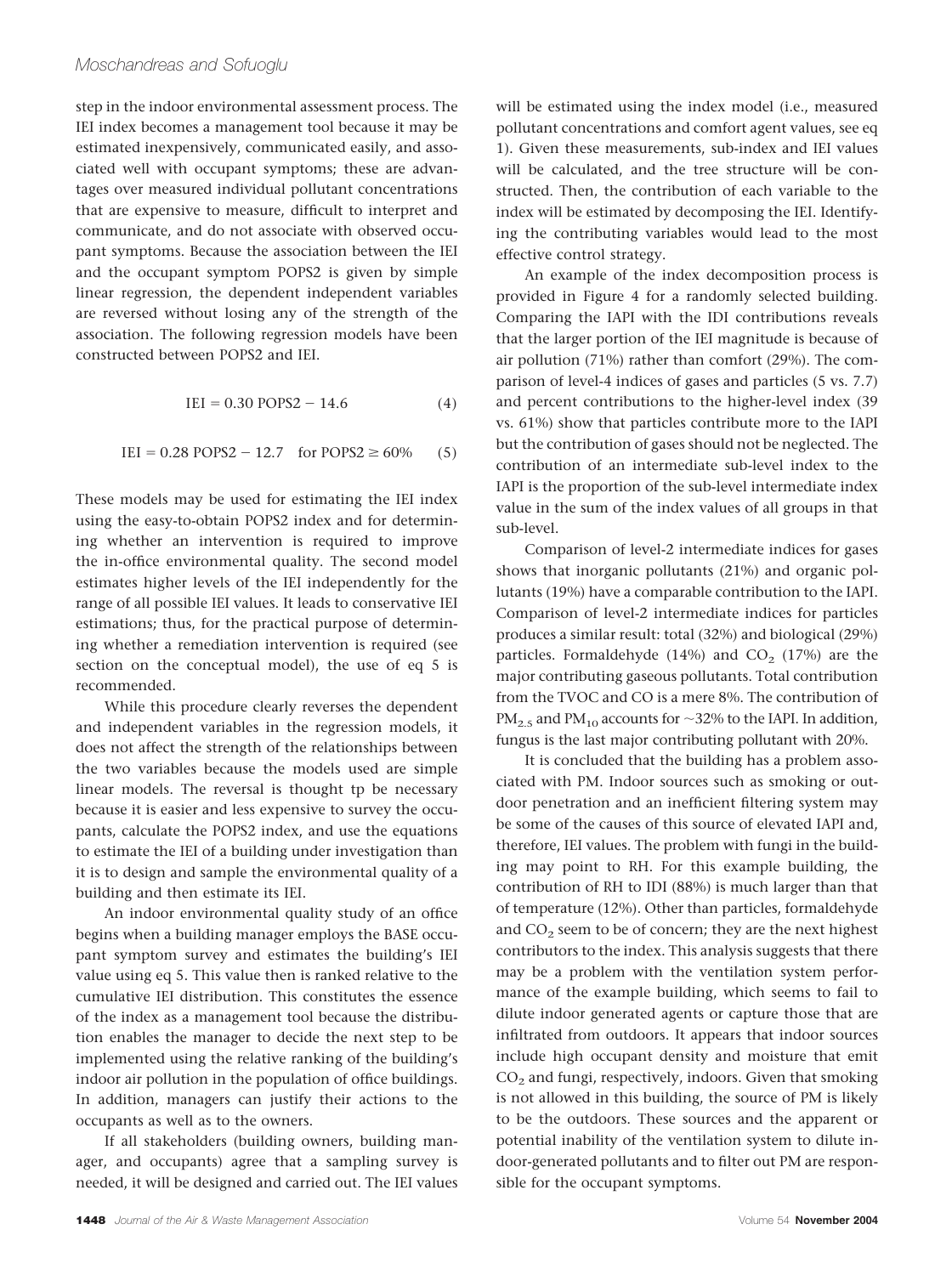



The IEQ manager now has information on what potential sources and variables to concentrate on for an IEQ improvement strategy, if a decision is made that improvement is necessary. Note that the building manager can communicate with occupants easily by indicating that the present state of the building has a less than mean/ median index value and that only 45% of similar buildings have lower values of IEI. The manager can further state that, although there does not seem to be a general problem with indoor air environment, there may be a need to reduce particle, formaldehyde, and  $CO<sub>2</sub>$  levels. If remedial steps were to be taken, attention should be paid to performance of the ventilation system. A 50% reduction in concentrations of these pollutants will take the IEI value down to 2.9; that is, only  $\sim$  20% of office buildings have lower IEI values.

#### **The Conceptual Model**

One of the objectives of this study is to formulate a conceptual model explaining the association of the index and the occupant symptoms. The relationship holds true over the total IEI range. Yet to formulate a mechanistic model, the IEI Office building values will be divided into

three categories: (1) IEI values of less than 3.6; (2)  $3.6 <$  IEI values  $6$ ; and (3) IEI values  $> 6$ . The number of buildings in each category is given in Table 5. Thus,  $\sim$ 30% of the buildings used for model formulation are assigned in the first category, a bit more than 60% in the second category, and the rest in the third category.

Constructed models and  $R^2$  values are shown in Table 6. The relationship between the mean IEI and mean POPS2 is strong, as is the relationship between the moving average (MA) IEI and MA POPS2 for buildings with IEI  $<$ 3.6. Estimated (using group means)-to-observed POPS2 ratio values are within the 0.7–1.2 range except for one building with a ratio of  $1.5$  (Avg.  $= 1.00$ , Std. Dev.  $= 0.22$ ). Estimated (using moving averages) versus observed POPS2 regression has an  $\mathbb{R}^2$  value of 0.39 for buildings with an IEI <3.6.

Although the relationships appear to be moderately strong and indicate that the moving average model predicts the observed values of office buildings not used to formulate the model relatively well, it is concluded that the  $\mathbb{R}^2$  values are not acceptable for predictions with practical value. Thus, the conceptual model of this study suggests that, in an office building with IEI value of less than 3.6, office occupant symptoms are not likely to be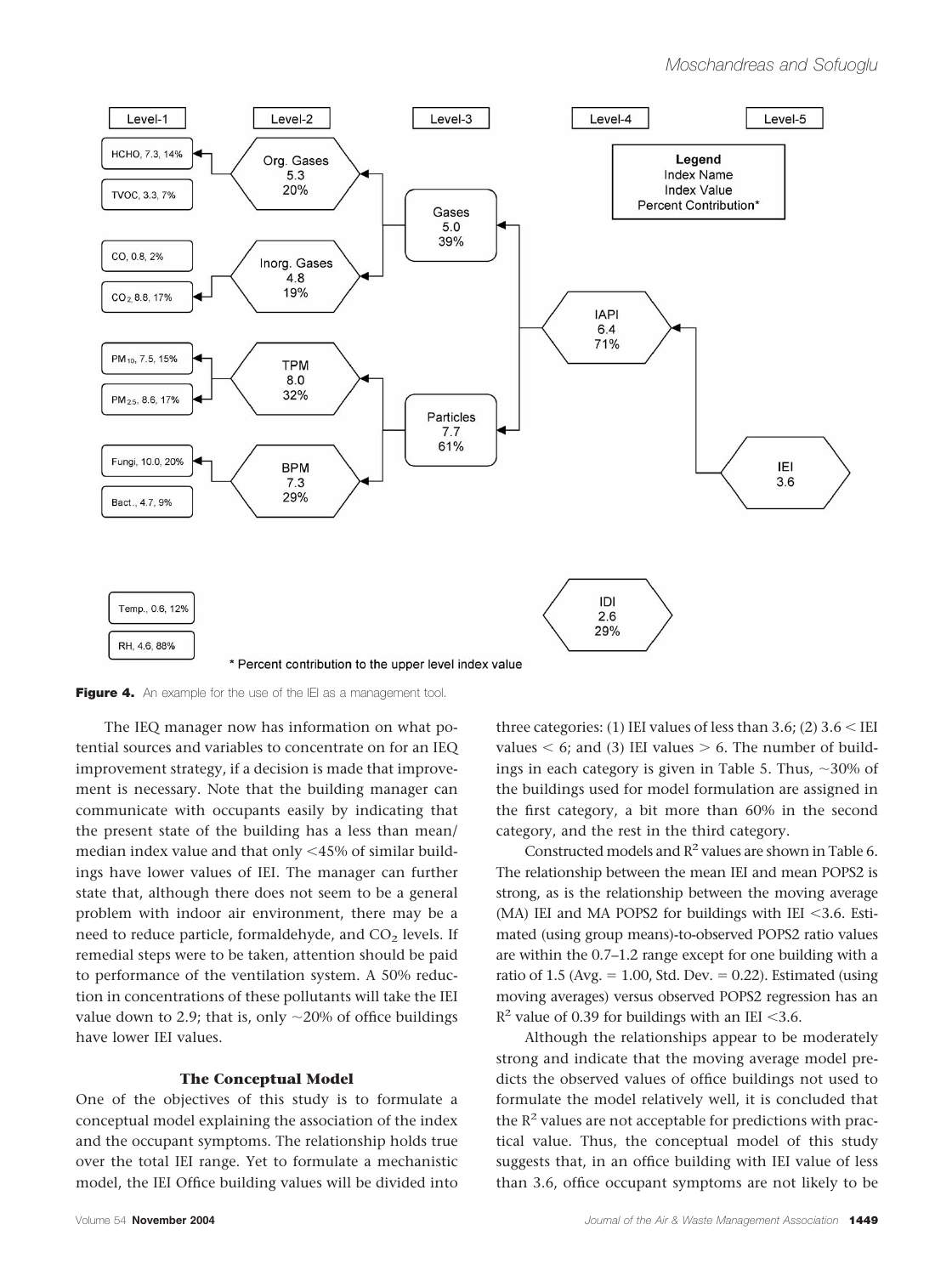associated with in-office pollution. Consequently, it is recommended that the manager must seek other sources for the registered complaints.

The models for IEI in the range between 3.6 and 6 are discussed next. The first model is the mean IEI versus the mean POPS2 model; the second model relates the MA of IEI with MA of POPS2 (Table 6). Both of the models, associating IEI with POPS2 in the range between 3.6 and 6, relate the two variables strongly, and the models are verified by the criteria set for this study. Estimated-toobserved POPS2 ratios are in the range of 0.75 and 1.2 for the mean IEI versus the mean POPS2 model (Avg.  $= 0.98$ , Std. Dev. = 0.14). Estimated (using moving averages) versus observed POPS2 regression has an  $\mathbb{R}^2$  value of 0.66 for buildings with IEI value between 3.6 and 6. Consequently, the conceptual model suggests that the association between IEI and POPS2 can be used as a management tool for indoor air pollution studies and intervention designs.

The BASE database contains only eight office buildings with an IEI value greater than six—four buildings used and four buildings not used to formulate the models. Consequently, such office buildings are unusual. It is likely that indoor air pollution contributes to occupant complaints and, as such, it is recommend that in-depth indoor air pollution sampling and interpretation investigations must be performed.

Because two models, eqs 4 and 5, have been developed, one must be selected for estimating the IEI value of a building under investigation. The second model, eq 5, is recommended because it leads to higher values of the IEI and, consequently, it affords greater protection of office building occupants, which is the main objective of any indoor environmental study.

In conclusion, the use of eq 5 along with information from the questionnaire is recommended to estimate the IEI of an office building under examination. If the IEI value is less than 3.6, no further action is suggested because the models constructed are unable to relate air pollution with occupant symptoms, and reduction of indoor air pollution or comfort conditions is not likely to reduce occupant symptoms. If the IEI value is higher than 3.6 but less than 6, further examination is suggested in accordance with the approach found in the section discussing

#### **Table 5.** Number of buildings used for the conceptual model

| <b>Category</b>        | <b>Number of Buildings Used</b><br>for Model Development | <b>Number of Buildings Used</b><br>for Model Verification |  |  |
|------------------------|----------------------------------------------------------|-----------------------------------------------------------|--|--|
| IF < 3.6               | 22                                                       | 9                                                         |  |  |
| $3.6 \leq$ FI $\leq$ 6 | 45                                                       | 11                                                        |  |  |
| IF > 6                 | 4                                                        | 4                                                         |  |  |

**Table 6.** Simple linear regression models constructed for the conceptual model.

| IEI          | No. of             |                                       |       |
|--------------|--------------------|---------------------------------------|-------|
| <b>Range</b> | <b>Data Points</b> | <b>Simple Linear Regression Model</b> | $R^2$ |
| < 3.6        | 5                  | Mean POPS2 = $8.63$ Mean IFL + $35.6$ | 0.93  |
| < 3.6        | 27                 | MA POPS2 = $8.39$ MA IFL + $36.3$     | 0.85  |
| $3.6 - 6$    | 6                  | Mean POPS2 = 4.96 Mean IFL + 39.7     | 0.58  |
| $3.6 - 6$    | 42                 | MA POPS2 = 5.84 MA IFL + 36.1         | 0.76  |

IEI as a management tool. If the estimated IEI value is greater than 6, then the building must undergo a detailed indoor air pollution investigation because occupant complaints are likely to be related to and possibly caused by indoor environmental conditions.

## **ACKNOWLEDGMENTS**

The financial support provided by the Phillip Morris External Research Program through a research contract with Total Exposure Technologies, Inc., is gratefully appreciated.

#### **REFERENCES**

- 1. Sofuoglu, S.C.; Moschandreas, D.J. The Link between Symptoms of Office Building Occupants and In-Office Air Pollution: The Indoor Air Pollution Index; *Indoor Air* **2003**, *13,* 332-343.
- 2. Sekhar, S.C.; Tham, K.W.; Cheong, D.; Wong, N.H. A Study of Indoor Air Pollutant Standard Index (IPSI) and Building Symptom Index (BSI). In *Proceedings of Healthy Buildings,* Espoo, Finland, 2000; Vol 1, pp 145-150.
- 3. Jokl, M.V. New Units for Indoor Air Quality: Decicarbdiox and Decitvoc; *Int. J. Biometeorol.* **1998**, *42*, 93-111.
- 4. Lahallec, C. An Air Quality Index in the CLIM2000 Software. In *Proceedings of the Healthy Buildings,* Milan, Italy, 1995; Vol 3, pp 1709- 1713.
- 5. Molhave, L. Biomarkers and Other Substitute Measures in Indoor Air Sciences; *Indoor Air* **2003**, *13*, 369-370.
- 6. Wolkoff, P. Are We Ready for Indoor air Pollution Indices?; *Indoor Air* **2003**, *13*, 371-372.
- 7. Moschandreas, D.J.; Sofuoglu, S.C. Indices of Indoor Air Pollution Must Be Interpreted for What They Are and Not for What They Should Be; *Indoor Air* **2003**, *13*, 375-376.
- 8. Green, M.H. An Air Pollution Index Based on Sulfur Dioxide and Smoke Shade; *J. Air. Pollut. Control Assoc.* **1966**, *11*, 703-706.
- 9. Rich, T.A. Air Pollution Studies Aided by Overall Air Pollution Index; *Environ. Sci. Tech.* **1967**, *1*, 796-800.
- 10. MURC. MURC Index Tells Detroiters How Dirty Air Is; *Air Eng.* **1968**, *10,* 28.
- 11. Fensterstock, J.C.; Goodman, K.; Duggan, G.M.; Baker, W.S. The Development and Utilization of an Air Quality Index. In *Proceedings of 62nd Annual Meeting of the APCA*, New York, 1969; Paper 69 –73.
- 12. Babcock, L.R. A Combined Pollution Index for Measurement of Total Air Pollution; *J. Air Pollut. Control Assoc.* **1970**, *20*, 653-659.
- 13. Shenfeld, L. Note on Ontario's Air Pollution Index and Alert System; *J. Air Pollut. Control Assoc.* **1970**, *20*, 622.
- 14. Thomas, W.A.; Babcock, L.R.; Shults, W.B. *Oak Ridge Air Quality Index*; Report No. ORNL-NSF-EP-8; Oak Ridge National Laboratory: Oak Ridge, TN, 1971.
- 15. Bisselle, C.C.; Lubore, S.H.; Pikul, R.P. *National Environmental Indices: Air Quality and Outdoor Recreation*; Report No. MTR-6159; MITRE Corporation: McLean, VA, 1972.
- 16. Miller, T.L. Short Time Averaging Relationships to Air Quality Standards (STARAQS)—A Predictive Air Quality Index Model for Use by Air Pollution Agencies. In *Proceedings of 66th Annual Meeting of APCA*, Chicago, IL, 1973; Paper 73–351.
- 17. Inhaber, H. A Set of Suggested Air Quality Indices for Canada; *Atmos. Environ.* **1974**, *9*, 353-364.
- 18. Thom, G.C.; Ott, W.R.A. Proposed Uniform Air Pollution Index; *Atmos. Environ.* **1976**, *10*, 261-264.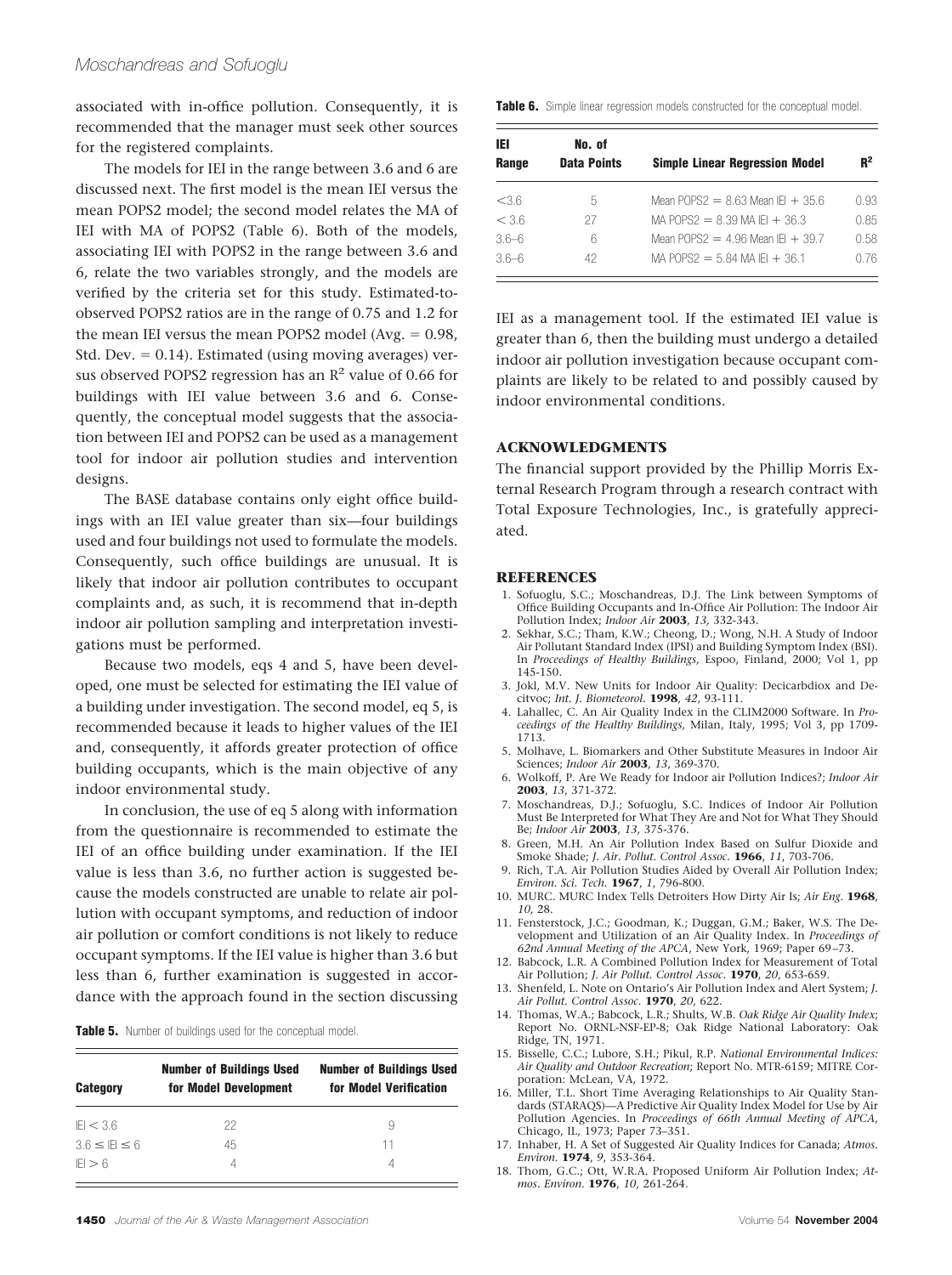- 19. Barbiroli, G.; Mazzaracchio, P.; Raggi, A.; Alliney, S.A. Proposal for a New Method to Develop Synthetic Quality Indices for Air and Water; *J. Environ. Manage.* **1992**, *36*, 237-252.
- 20. Swamee, P.K.; Tyagi, A. Formation of an Air Pollution Index; *J. Air & Waste Manage. Assoc.* **1999**, *49*, 88-91.
- 21. Ferreira, F.; Tente, H.; Torres, P. Air Quality in Major Portuguese Urban Agglomerations; *Water Air Soil Pollut.* **2002**, *2,* 103-114.
- 22. Horton, R.K. An Index Number Rating System for Rating Water Quality; *J*. *Water Pollut. Control Fed.* **1965**, *37*, 300-306.
- 23. Brown, R.M.; McClelland, N.I.; Deininger, R.A.; Tozer, R.G.A. Water Quality Index—Do We Dare?; *Water Sewage Works* **1970**, *117,* 339- 343.
- 24. Prati, L.; Pavanello, R.; Pesarin, F. Assessment of Surface Water Quality by a Single Index of Pollution; *Water Res.* **1971**, *5*, 741-751.
- 25. Dinius, S.H. Social Accounting System for Evaluating Water Resources; *Water Resources Res.* **1972**, *8*, 1159-1177.
- 26. Walski, T.M.; Parker, F.L. Consumers Water Quality Index; *J. Environ. Engin. Div.* **1974**, *100*, 593-611.
- 27. Melloul, A.J.; Collin, M.A. Proposed Index for Aquifer Water Quality Assessment: The Case of Israel's Sharon Region; *J. Environ. Manage.* **1998**, *54,* 131-142.
- 28. Hammond, A.; Adriaanse, A.; Rodenburg, E.; Bryant, D.; Woodward, R. *Environmental Indicators*; World Resources Institute: Washington, DC, 1995.
- 29. Molhave, L.; Clausen, G. The Use of TVOC as an Indicator in IAQ Investigations. In *Proceedings of Indoor Air,* Nagoya, Japan, 1996; Vol 2, pp 37-48.
- 30. Andersson, K.; Bakke, J.V.; Bjorseth, O.; Bornehag, C.-G.; Clause, G.; Hongslo, J.K.; Kjellman, M.; Kjærgaard, S.; Levy, F.; Molhave, L.; et al. TVOC and Health in Non-Industrial Indoor Environments; *Indoor Air* **1997**, *7*, 78-91.
- 31. Molhave, L. Volatile Organic Compounds, Indoor Air Quality and Health. In *Proceedings of Indoor Air,* Ottawa, Canada, 1990, Vol 5; pp 15-33.
- 32. Jokl, M.V.; Leslie, G.B.; Levy, L.S. New Approaches for Determining Ventilation Rates: The Role of Sensory Perception; *Indoor*. *Environ.* **1993**, *2,* 143-148.
- 33. Parine, N. The Use of Odour in Setting Ventilation Rates; *Indoor Environ* **1994**, *3*, 87-95.
- 34. Fanger, P.O. Introduction of the Olf and the Decipol Units to Quantify Air Pollution Perceived by Humans Indoor and Outdoors; *Energy Buildings* **1988**, *12,* 1-6.
- 35. Fanger, P.O. The Olf and Decipol; *ASHRAE J.* **1988**, *29,* 35-38.
- 36. *Guidelines for Ventilation Requirements in Buildings*; Report No. 11; EUR 14449 EN; Commission of European Communities: Luxembourg, 1992.
- 37. Shi, M.H.; Tao, A.R. Investigation of the Comfort Evaluation Index CPD of Indoor Environments. In *Proceedings of Indoor Air,* Nagoya, Japan, 1996; Vol 1, 423-428.
- 38. Oseland, N.A.; Aizlewood, C.E.; Raw, G.J. The New Units of Perceived Air Quality: Where Are We Now? In *Proceedings of Healthy Buildings,* Budapest, Hungary, 1994; Vol 1, pp 513-518.
- 39. Hunt, W.F., Jr.; Ott, W.R.; Moran, J.; Smith, R.; Thom, G.; Berg, N.; Korb, B. *Guideline for Public Reporting of Daily Air Quality—Pollutant Standards Index (PSI*); EPA-450/2–76-013; U.S. Environmental Protection Agency: Research Triangle Park, NC, 1976.
- 40. Moschandreas, D.J.; Sofuoglu, S.C. The Indoor Air Pollution Index. In *Proceedings of Indoor Air,* Edinburgh, Scotland, 1999; Vol 2, pp 261-266.
- 41. Moschandreas, D.J.; Sofuoglu, S.C. A Composite Index for Indoor Air Pollution. In *Proceedings of Healthy Buildings,* Espoo, Finland, 2000; Vol 3, pp 549-554.
- 42. Womble, S.E.; Girman, J.R.; Ronca, E.L.; Axelrad, R.; Brightman, H.S.; McCarthy, J.F. Developing Information on Buildings and Indoor Air

Quality (BASE '94): Part I—Study Design, Building Selection, and Building Descriptions. In *Proceedings of Healthy Buildings,* Milan, Italy, 1995; Vol 3, pp 1305-1310.

- 43. Moschandreas, D.J.; Sofuoglu, S.C. The Indoor Environmental Index and Its Relationship with Occupant Symptoms. In *Proceedings of Indoor Air,* Monterey, CA, 2002; Vol 4, pp 94-99.
- 44. *A Standardized EPA Protocol for Characterizing Indoor Air in Large Office Buildings*; U.S. Environmental Protection Agency: Washington, DC, 1994.
- 45. Girman, J.R.; Womble, S.E.; Ronca, E.L. Developing Information on Buildings and Indoor Air Quality (BASE '94): Part II—Environmental Pollutant Measurements and Occupant Perceptions. In *Proceedings of Healthy Buildings,* Milan, Italy, 1995; Vol 3, pp 1311-1316.
- 46. Indoor Air Quality in Large Buildings; U.S. Environmental Protection Agency: Washington, DC. Available at: http://www.epa.gov/iaq/ largebldgs/base\_page.htm. Accessed 2001.
- 47. Seifert, B. Regulating Indoor Air. In *Proceedings of Indoor Air,* Berlin, Germany, 1990; Vol 5, pp 35-49.
- 48. *Crystal Ball v. 4*; Decisioneering Inc.: Denver, CO, 1998.
- 49. *Guiding Principles for Monte Carlo Analysis*; Risk Assessment Forum; U.S. Environmental Protection Agency: Washington, DC, 1997.
- 50. European Collaborative Action. Indoor Air Quality and Its Impact on Man. In *Biological Particles in Indoor Environments*; Report No. 12; Office for Official Publications of the European Communities: Luxembourg, 1993.
- 51. *Guidelines for Air Quality*; World Health Organization: Geneva, Switzerland, 2000.
- 52. *Standard 62–1989R Ventilation for Acceptable Indoor Air Quality*; ASHRAE: Atlanta, GA, 1989.
- 53. *Indoor Air Quality: Biological Contaminants*; Regional Publication Series No. 31; World Health Organization: Copenhagen, Denmark, 1988.
- 54. Health and Welfare Canada. *Indoor Air Quality in Office Buildings: A Technical Guide*; Department of National Health and Welfare: Ottawa, Canada, 1993.
- 55. Health and Welfare Canada. *Exposure Guidelines for Residential Indoor Air Quality*; Department of National Health and Welfare: Ottawa, Canada, 1987.
- 56. *National Ambient Air Quality Standards*; Office of Air Quality Planning and Standards, U.S. Environmental Protection Agency: Washington, DC, 1997.
- 57. Norwegian Directorate of Health. Guidelines for Indoor Air Quality; In *Indoor Air Quality: A Comprehensive Reference Book*; Maroni, M., Seifert, B., Lindwall, T., Eds.; Elsevier: Amsterdam, Holland, 1995.

#### **About the Authors**

Demetrios J. Moschandreas is a professor of environmental engineering at Illinois Institute of Technology in Chicago, IL. Sait C. Sofuoglu is an assistant professor at Izmir Institute of Technology in Izmir, Turkey. Address correspondence to: Demetrios J. Moschandreas, Department of Chemical & Environmental Engineering, Illinois Institute of Technology, 10 West 33rd Street, Chicago, IL, 60616; phone: 312-567- 3532; fax: 312-567-8874; e-mail: djm@iit.edu.